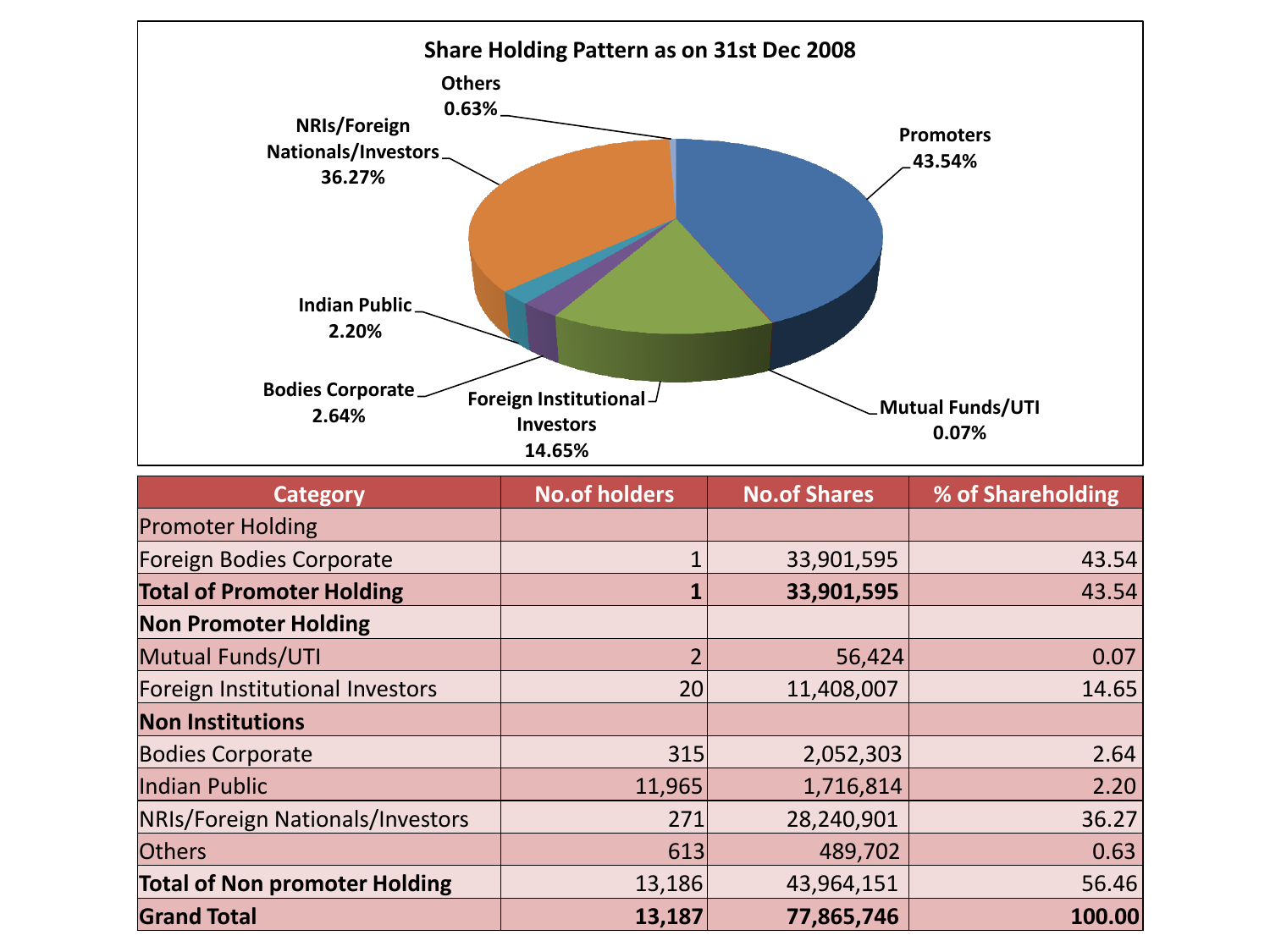|            | Shareholding Pattern as on December 31, 2008                                            |                            |                      |                      |                           |                           |  |
|------------|-----------------------------------------------------------------------------------------|----------------------------|----------------------|----------------------|---------------------------|---------------------------|--|
|            |                                                                                         |                            |                      |                      |                           |                           |  |
|            | Category Category of Shareholder                                                        | Number of                  | Total No.            | <b>No. of Shares</b> | <b>Total Shareholding</b> | <b>Total Shareholding</b> |  |
| Code       |                                                                                         | shareholders               | of Shares            | held in Demat        | as a %                    | as a % of                 |  |
|            |                                                                                         |                            |                      | Form                 | of $(A+B)$                | $(A+B+C)$                 |  |
| (A)        | Shareholding of Promoter and                                                            |                            |                      |                      |                           |                           |  |
|            | <b>Promoter Group</b>                                                                   |                            |                      |                      |                           |                           |  |
| 1          | Indian                                                                                  |                            |                      |                      |                           |                           |  |
| (a)        | Individuals / Hindu Undivided Family                                                    | 0                          |                      |                      | 0.00                      | 0.00                      |  |
| (b)        | Central government/ State Government                                                    | 0                          |                      |                      | 0.00                      | 0.00                      |  |
| (c)        | <b>Bodies Corporate</b>                                                                 | 0                          |                      |                      | 0.00                      | 0.00                      |  |
| (d)<br>(e) | <b>Financial Institutions/Banks</b><br>Any Other (specify)                              | 0<br>$\mathbf 0$           |                      |                      | 0.00<br>0.00              | 0.00<br>0.00              |  |
|            |                                                                                         |                            |                      |                      |                           |                           |  |
|            | Sub-Total (A) (1)                                                                       | 0                          |                      |                      | 0.00                      | 0.00                      |  |
| 2          | Foreign                                                                                 |                            |                      |                      |                           |                           |  |
| (a)        | Individuals (Non resident individuals/foreign individual                                | 0                          |                      |                      | 0.00                      | 0.00                      |  |
| (b)<br>(c) | <b>Bodies Corporate</b><br>Institutions                                                 | $\mathbf{1}$<br>0          | 33,901,595           | 33,901,595           | 43.54<br>0.00             | 43.54<br>0.00             |  |
| (d)        | Any Other (Specify)                                                                     | $\mathbf 0$                |                      |                      | 0.00                      | 0.00                      |  |
|            | Sub-Total (A) (2)                                                                       | 1                          | 33,901,595           | 33,901,595           | 43.54                     | 43.54                     |  |
|            |                                                                                         |                            |                      |                      |                           |                           |  |
|            | <b>Total Shareholding of Promoter</b><br>and Promoter Group $(A)=(A)$ $(1) + (A)$ $(2)$ | 1                          | 33,901,595           | 33,901,595           | 43.54                     | 43.54                     |  |
| (B)        | <b>Public Shareholding</b>                                                              |                            |                      |                      |                           |                           |  |
| (1)<br>(a) | Institutions<br>Mutual Funds/ UTI                                                       | 1                          |                      | 55,000               | 0.07                      | 0.07                      |  |
| (b)        | Financial Institutions / Banks                                                          | $\mathbf{1}$               | 55,000<br>1,424      | 1,424                | 0.00                      | 0.00                      |  |
| (c)        | Central Government/ State Government                                                    | 0                          |                      |                      | 0.00                      | 0.00                      |  |
| (d)<br>(e) | Venture Capital Funds<br><b>Insurance Companies</b>                                     | $\mathbf 0$<br>$\mathbf 0$ | $\bar{a}$            |                      | 0.00<br>0.00              | 0.00<br>0.00              |  |
| (f)        | Foreign Institutional Investors                                                         | 20                         | 11,408,007           | 11,408,007           | 14.65                     | 14.65                     |  |
| (g)        | Foreign Venture Capital Investors                                                       | $\mathbf 0$                |                      |                      | 0.00                      | 0.00                      |  |
| (h)        | Any Other (Specify)                                                                     | $\mathbf 0$                | ÷,                   |                      | 0.00                      | 0.00                      |  |
|            | Sub-Total (B)(1)                                                                        | 22                         | 11,464,431           | 11,464,431           | 14.72                     | 14.72                     |  |
| (2)        | <b>Non Institutions</b>                                                                 |                            |                      |                      |                           |                           |  |
| (a)        | <b>Bodies Corporate</b>                                                                 | 315                        | 2,052,303            | 2,052,303            | 2.64                      | 2.64                      |  |
| (b)        | Individuals Holding nominal share capital<br>i. upto Rs. 1 Lakh                         | 11955                      | 1,559,519            | 1,428,575            | 2.00                      | 2.00                      |  |
|            | ii. In excess of Rs. 1 Lakh                                                             | 10                         | 157,295              | 137,285              | 0.20                      | 0.20                      |  |
| c)         | Any Other :-                                                                            |                            |                      |                      |                           |                           |  |
|            | <b>Clearing Member</b>                                                                  | 71                         | 13,032               | 13,032               | 0.02                      | 0.02                      |  |
|            | Directors and their relatives                                                           | $\overline{\mathbf{c}}$    | 357,028              | 185,482              | 0.46                      | 0.46                      |  |
|            | <b>Escrow Account</b><br>Foreign Corporate Bodies                                       | 1                          | 268                  | 268<br>5,737,089     | 0.00                      | 0.00                      |  |
|            | Hindu Undivided Families                                                                | $\overline{c}$<br>532      | 27,775,277<br>74,575 | 74,575               | 35.67<br>0.10             | 35.67<br>0.10             |  |
|            | Non resident Indian                                                                     | 266                        | 457,124              | 217,088              | 0.59                      | 0.59                      |  |
|            | Trust                                                                                   | 7                          | 44,799               | 29,885               | 0.06                      | 0.06                      |  |
|            | Foreign Nationals                                                                       | 3                          | 8,500                |                      | 0.01                      | 0.01                      |  |
|            | Sub-Total (B)(2)                                                                        | 13164                      | 32,499,720           | 9,875,582            | 41.74                     | 41.74                     |  |
|            | Total Public Shareholding (B)=(B)(1)+(B)(2)                                             | 13186                      | 43,964,151           | 21,340,013           | 56.46                     | 56.46                     |  |
|            | TOTAL $(A)+(B)$                                                                         | 13187                      | 77,865,746           | 55,241,608           | 100                       | 100                       |  |
| (C)        | Shares held by Custodians and against which                                             | 0                          |                      |                      | $\mathbf 0$               |                           |  |
|            | depository receipts have been issued                                                    |                            |                      |                      |                           | 0.00                      |  |
|            | Grand Total (A) $+(B) + (C)$                                                            | 13187                      | 77,865,746           | 55,241,608           | 100                       | 100                       |  |